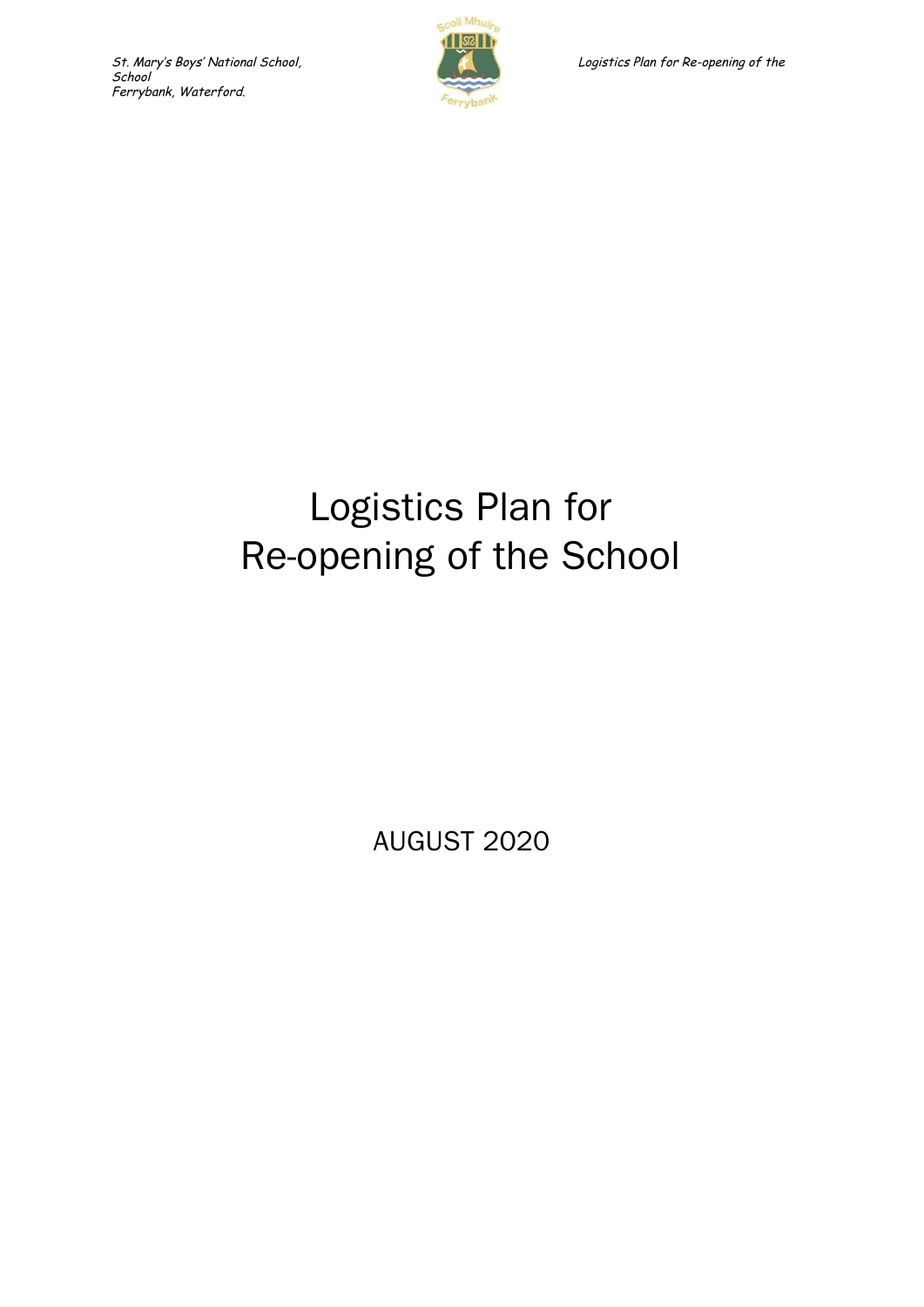# **Underlying Principles**

- The school has a responsibility to make every effort to ensure the safety, health and well-being of all members of our school community – children, parents and staff. This plan has been formulated to better ensure that the school can exercise that duty of care.
- Assuming it is in keeping with public health advice and guidelines issued by the Department of Education and Skills, it is preferable for all children to return to school for all five days of the school week and for a full school day. This plan has been formulated to achieve that aim.
- It is not possible to eliminate the risk of infection. However, with the co-operation of all members of our school community, it is possible to minimise the risk of the virus being introduced to school and the consequent risk of its spread.
- As well as co-operation, the flexibility and goodwill of all will be required to ensure the plan can be implemented.

## **Assumptions**

- All children return to school on Tuesday 1<sup>st</sup> September 2020.
- Classes operate within a bubble system ie each class is a bubble.
- There will be staggered opening times, collection times and break times to make social distancing possible and reduce the possibility of interaction between class bubbles.
- The day will include 1 x 10 min small break and 1 x 20min lunch break.
- Within each class, the children will be further divided into pods, with a minimum distance of 1 metre being maintained between pods.
- Hand sanitiser will be available at all entry points and in all class and support rooms.

# **School Profile**

| $-210$ pupils          | - Administrative Principal      |
|------------------------|---------------------------------|
| - 8 Mainstream classes | -4.5 Special Education Teachers |
| - 1 EAL Post           | -2 Full Time SNA posts          |
| - Full Time Secretary  | -Full Time Caretaker            |
|                        |                                 |

The classrooms in the school are approx. Range in size from approximately 45 - 60 metres squared. There are toilets allocated to specific classrooms or within classrooms. Two classrooms share toilets. The sinks and toilets will be colour coded so pupils from a particular class bubble will use specific toilets/sinks.

#### **Human Resources allocated through additional funding from DES**

Aide – 2 days (Paul Hearne) Deputy Principal – 5 Leadership and Administration Days

# **Usual School Hours**

09:20-15:00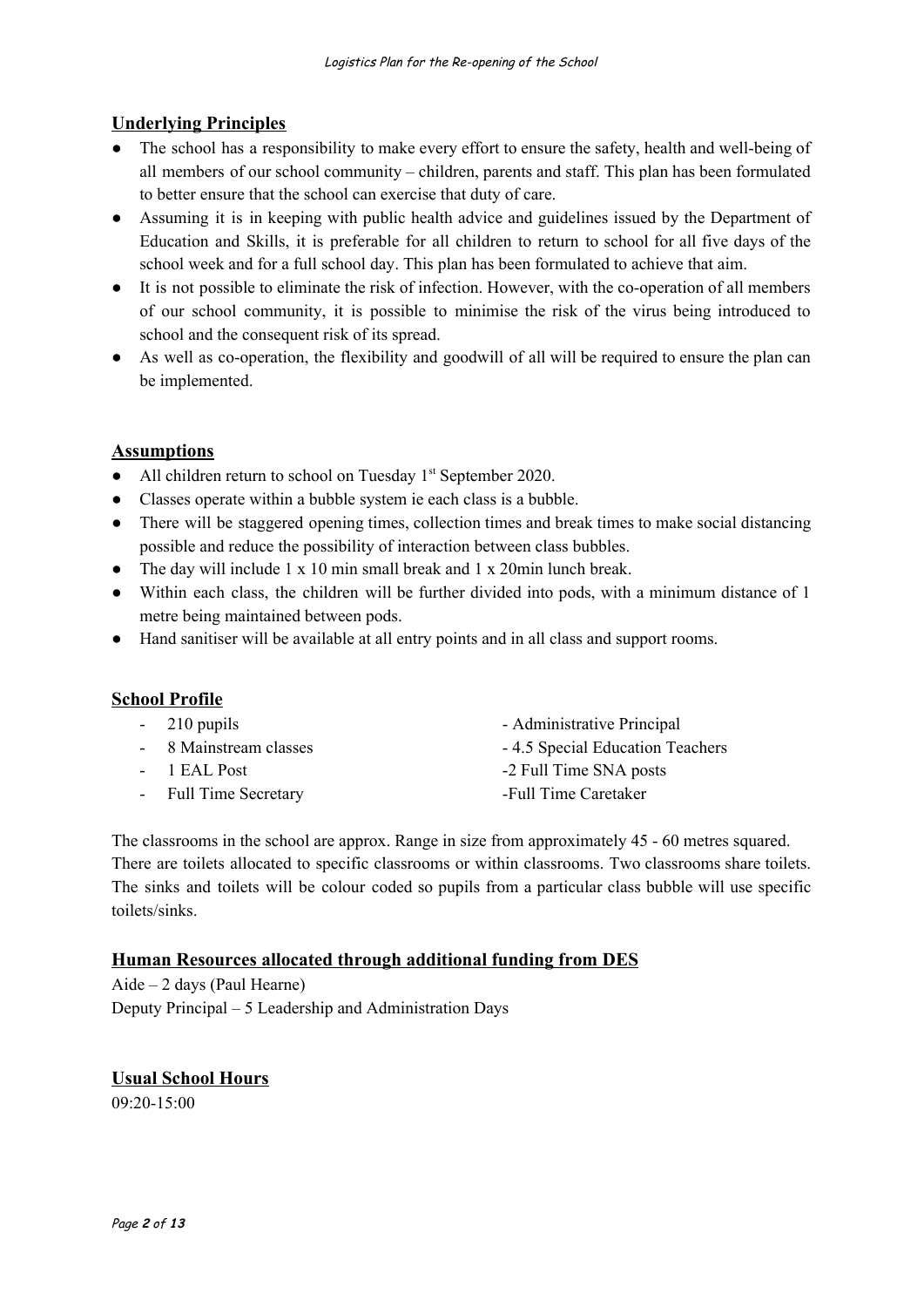| Classes entering through                                          | Classes entering through                                           | Classes entering under                  |
|-------------------------------------------------------------------|--------------------------------------------------------------------|-----------------------------------------|
| front door                                                        | middle door                                                        | the canopy                              |
| $3rd - Ms. Phelan$<br>$4th$ – Mr. Fitzgerald<br>$6th - Mr. Rynne$ | $1st - Ms$ . Walsh<br>$2nd - Ms$ . Power<br>$5th - Ms$ . Heffernan | J.I. - Ms. Duggan<br>$S.I. - Ms. Kelly$ |

#### **List of Classes and Entry/Exit Points**

# **Breaktimes**

The DES guidelines state that the risk of transmission from contact with outside surfaces or play areas is low.

#### **Break / Sos**

| 11.00-11.10         | Break for Junior Infants, Senior Infants, 1 <sup>st</sup> class and 6 <sup>th</sup> .                  |
|---------------------|--------------------------------------------------------------------------------------------------------|
| Play Areas:         | Junior Infants - half of Lower Yard,                                                                   |
|                     | Senior Infants - half of Lower Yard,                                                                   |
|                     | First Class - Tarmacadam area inside gate                                                              |
|                     | Sixth - Upper Yard.                                                                                    |
| 11.15-11.25         | Break for $2nd$ class, $3rd$ class, $4th$ class and $5th$ class.                                       |
| Play Areas:         | $2nd$ class - half of Lower Yard,                                                                      |
|                     | 3 <sup>rd</sup> class -half of Lower Yard,                                                             |
|                     | 4 <sup>th</sup> class - Tarmacadam area inside gate                                                    |
|                     | $5th$ class - Upper Yard.                                                                              |
| <u> Lunch / Lón</u> |                                                                                                        |
| 12.20               | Pupils in Junior Infants, Senior Infants, $1st$ class and $6th$ class eat lunch at their<br>classroom. |

#### **12.30 – 12.50 Outdoor playtime / in class playtime**

Play Areas: Junior Infants - half of Lower Yard, Senior Infants -half of Lower Yard, First Class - Tarmacadam area inside gate Sixth - Upper Yard.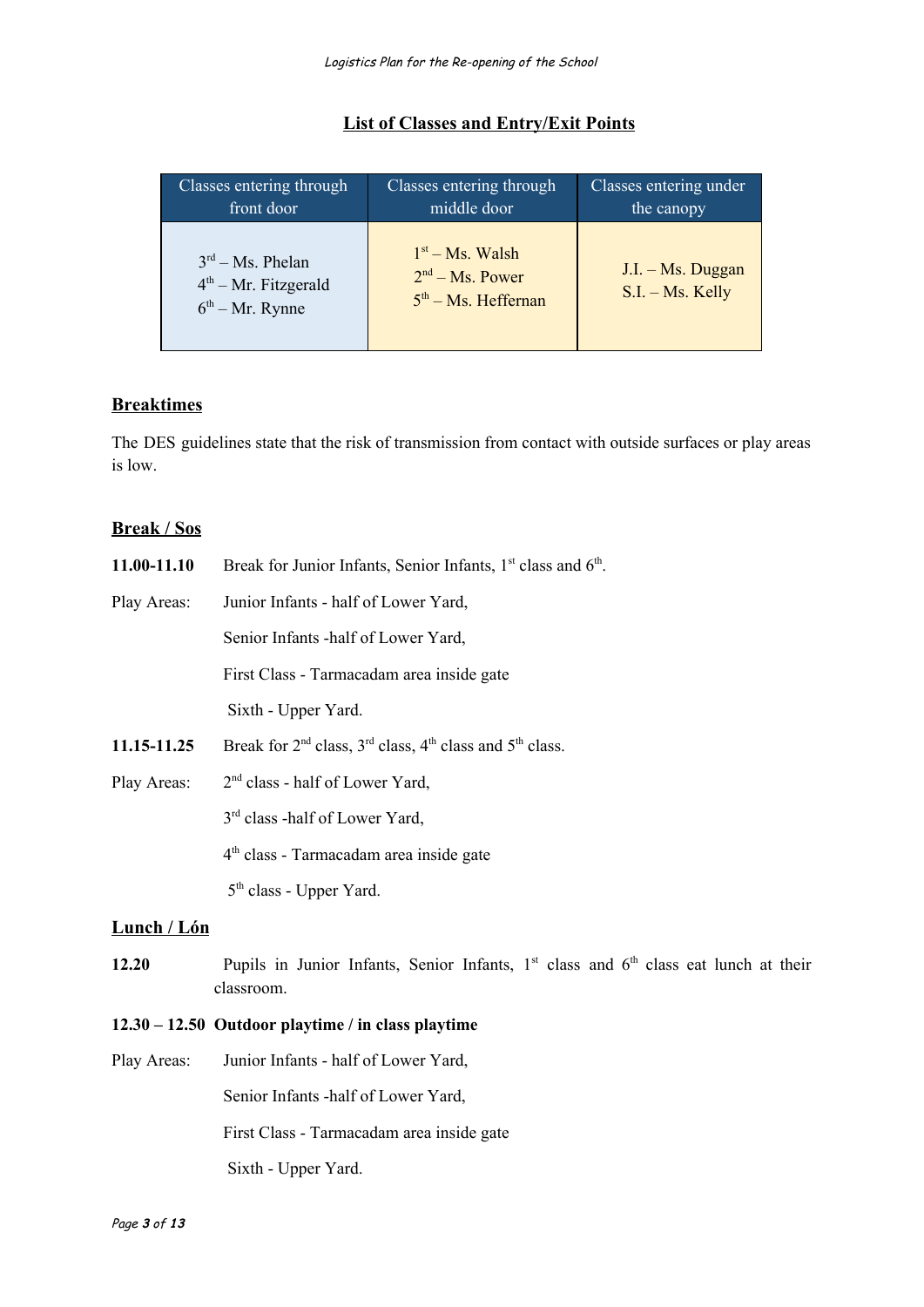12.55 Pupils in  $2<sup>nd</sup>$  class,  $3<sup>rd</sup>$  class,  $4<sup>th</sup>$  class and  $5<sup>th</sup>$  class eat lunch in their classroom.

# **1.05 – 1.25 Outdoor playtime / in class playtime**

Play Areas:  $2<sup>nd</sup>$  class - half of Lower Yard,

3<sup>rd</sup> class -half of Lower Yard,

4 th class - Tarmacadam area inside gate

5<sup>th</sup> class - Upper Yard.

# **Yard Supervision**

| Day       | Break / Sos                                                                                                                                                      | Lunch / Lón                                                                                                                                                      |
|-----------|------------------------------------------------------------------------------------------------------------------------------------------------------------------|------------------------------------------------------------------------------------------------------------------------------------------------------------------|
| Monday    | $11.00 - 11.10$<br><b>Kate Duggan</b><br>$\bullet$<br><b>Nicola Kelly</b><br>$\bullet$<br><b>Ann Marie Walsh</b><br>$\bullet$<br><b>Aidan Rynne</b><br>$\bullet$ | $12.30 - 12.50$<br>Corinna Quillinan<br>$\bullet$<br>Shannon O'Sullivan<br>Noreen Tuohy                                                                          |
|           | $11.15 - 11.25$<br>Georgina Phelan<br><b>Kate Power</b><br>$\bullet$<br>Tom Fitzgerald<br>Aisling Heffernan<br>$\bullet$                                         | $13.05 - 13.25$<br><b>Aoife Grant</b><br>Sharon Dunne / Edel<br>Whelan<br>Kate Ryan<br>$\bullet$                                                                 |
| Tuesday   | $11.00 - 11.10$<br>Corinna Quillinan<br>$\bullet$<br>Shannon O'Sullivan<br>Noreen Tuohy                                                                          | $12.30 - 12.50$<br><b>Kate Duggan</b><br>$\bullet$<br><b>Nicola Kelly</b><br>$\bullet$<br><b>Ann Marie Walsh</b><br>$\bullet$<br><b>Aidan Rynne</b><br>$\bullet$ |
|           | $11.15 - 11.25$<br><b>Aoife Grant</b><br>Sharon Dunne / Edel<br>Whelan<br>Kate Ryan                                                                              | $13.05 - 13.25$<br>Georgina Phelan<br><b>Kate Power</b><br>Tom Fitzgerald<br><b>Aisling Heffernan</b><br>$\bullet$                                               |
| Wednesday | Yellow                                                                                                                                                           | Purple                                                                                                                                                           |
|           | Blue                                                                                                                                                             | Green                                                                                                                                                            |
| Thursday  | Purple                                                                                                                                                           | Yellow                                                                                                                                                           |
|           | Green                                                                                                                                                            | <b>Blue</b>                                                                                                                                                      |
| Friday    | Yellow                                                                                                                                                           | Purple                                                                                                                                                           |
|           | <b>Blue</b>                                                                                                                                                      | Green                                                                                                                                                            |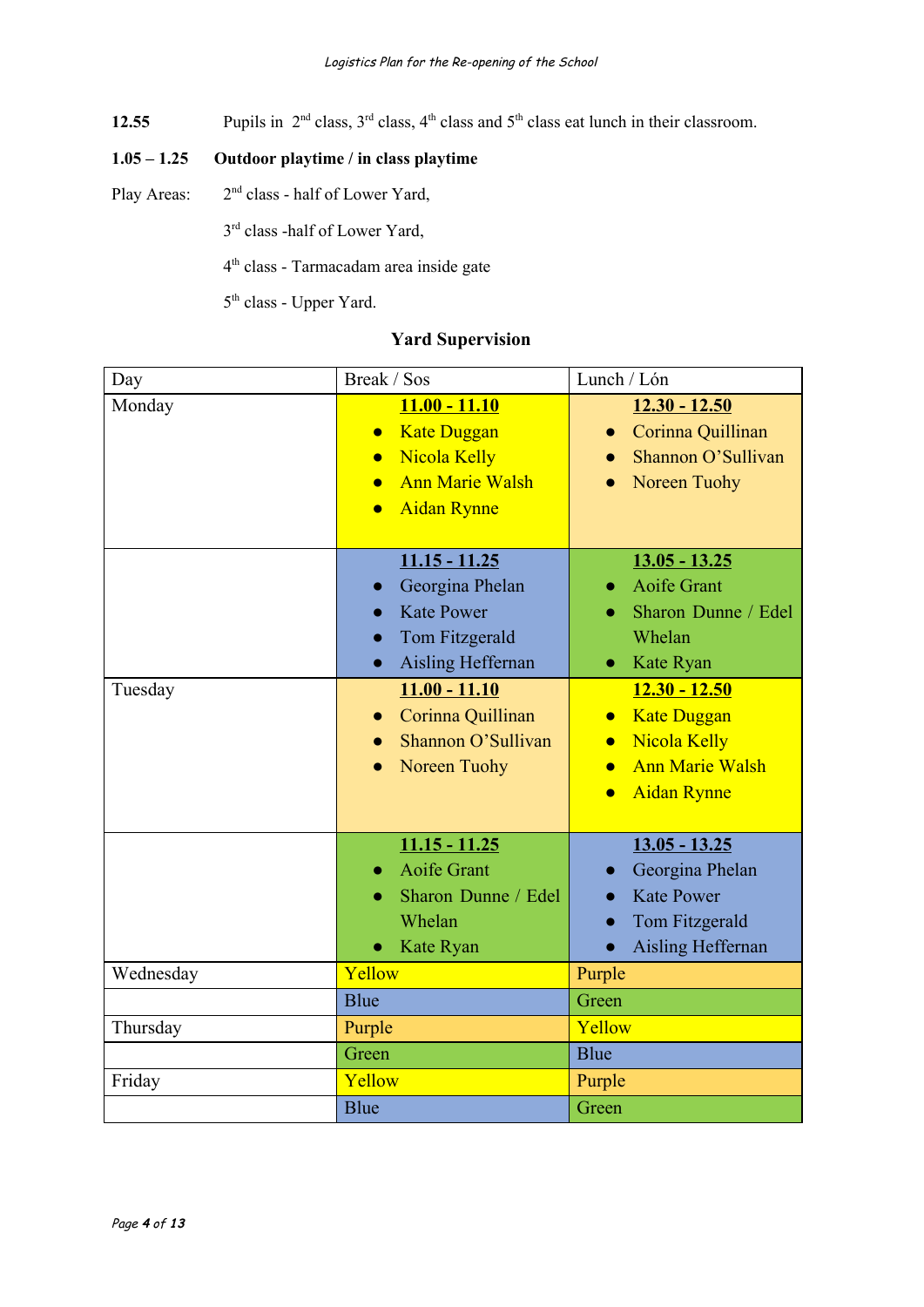**SNA supervision**: Deirdre O'Farrell will be present in the playground for all third class breaks and Ben Murphy will be in the playground for all first/sixth class breaks in accordance with our SNA allocation. However, should JSD need to stay inside for the duration of break or lunch time, James Robinson will be available at this time to assist with supervision.

#### **Arrival at School**

#### **Staggered Drop Off and Collection Times**

In order to help ensure social distancing and to limit the possibility of pupils from different bubbles *(ie classes) interacting with each other, staggered drop of and pick up times will be necessary. To help with reducing the amount of traf ic around the school gates, children are asked to walk/cycle/scoot to school if it is at all possible.*

Unfortunately, it will not be possible for parents/guardians to come onto the school grounds before/after school. To minimise the risks, and to help us to maintain social distancing, the children may not come onto the school grounds before the school doors open at 9.10a.m. Pupils should only enter the school grounds after 9:10am as outlined below and go straight to their classroom. It is not possible to ensure social distancing if pupils arrive before this time in the morning. *Special arrangements will be put in place for our Junior/Senior Infants and their caregivers/parents at the beginning of the school year.*

#### **Morning**:

All class teachers will be in their classrooms by 9.10a.m.

Parents are asked to drop and go between 9.10a.m. and 9.30a.m. To help ensure social distancing and reduce the number of people at the school gate, parents are asked to drop their children to school using the following schedule:

- Between 9:10am and 9:20am Pupils whose surname begins with the letters  $A M$ .
- Between 9:20am and 9:30am Pupils whose surname begins with the letters  $N Z$
- Pupils who attend creche / before school supervision / breakfast club enter the school any time from 9:10am – 9:30am.

Please note the above time slots are simply to try and reduce the amount of traffic and the number of people outside the school gate in the mornings.

**Children will go directly to their classrooms on arrival.** Other staff members (including Special Education Teachers, SNAs and the Principal) will be available outside and inside the building to receive the children and to help them to their classrooms.

Please note it will not be possible for pupils to enter the school grounds prior to 9.10am as there will be no supervision and therefore we cannot ensure social distancing.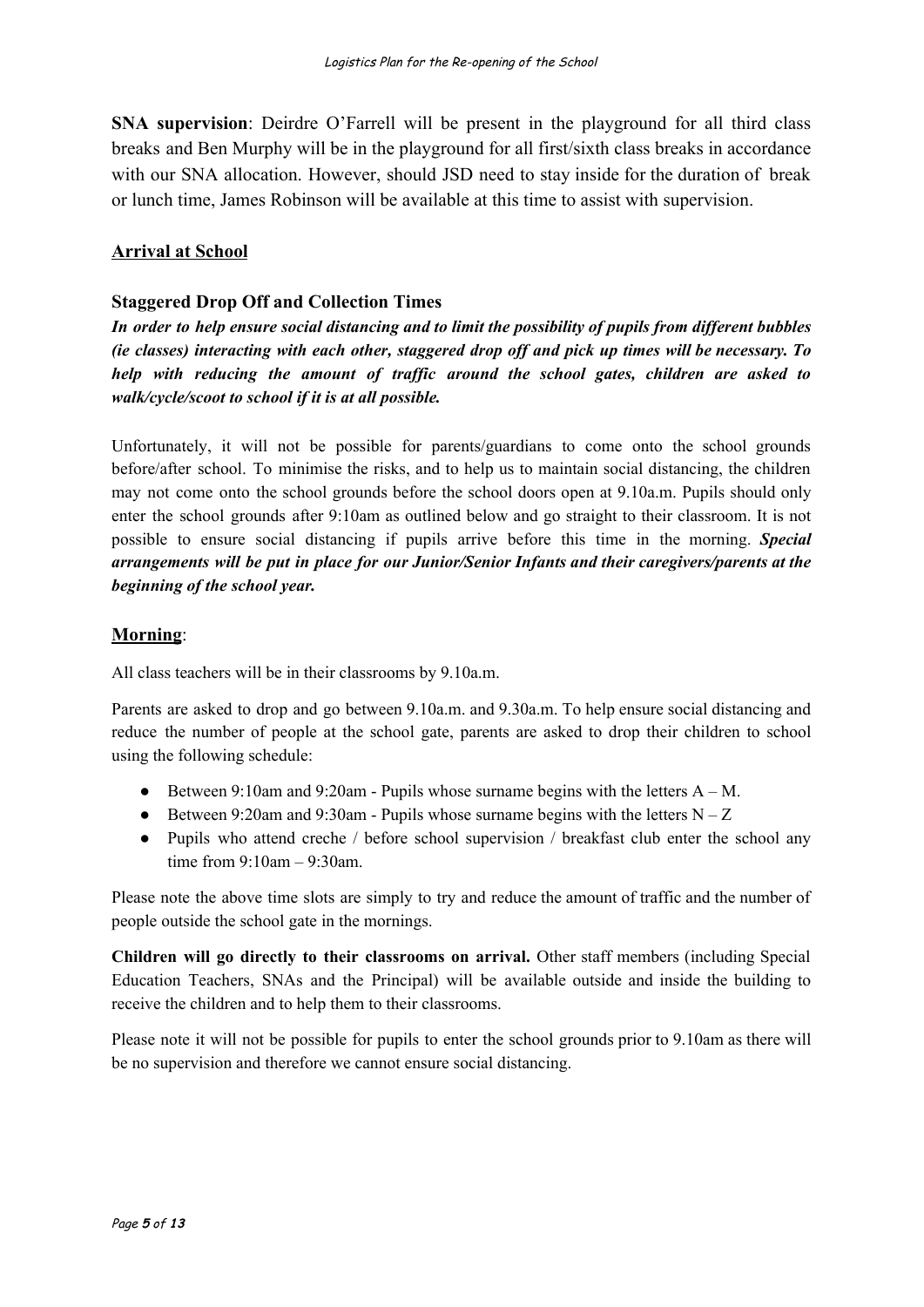# **Afternoon:**

 $\Box$  1.45p.m. A designated teacher will bring Junior Infants to the Lower Yard. Caregivers are asked to maintain social distancing in the yard at pick up times and exit promptly.

 $\Box$  2.00p.m. A designated teacher will bring Senior Infants to the Lower Yard. Caregivers are asked to maintain social distancing in the yard at pick up times and exit promptly.

 $\Box$  2.45p.m. Pupils from 1st and 2nd class will wait for their parents in the Lower Yard. Parents may enter through the school gates, turn to the right and follow the signs to the collection area. Parents are asked to maintain social distancing when on the school grounds and follow directions to the appropriate collection point.

 $\Box$  3.00p.m. Pupils from 3rd, 4th, 5th and 6th class will make their way to designated areas in the yard for collection. Again, there will be signage to direct parents to the appropriate collection point.

 $\Box$  Please note, pupils that have permission to walk home will make their way directly to the school gates.

 $\Box$  If a pupil from 3rd – 6th class has a younger brother in 1st or 2nd class they will be available for collection also at 2.45p.m.

**This system will apply rain, hail or shine so please make sure that your child comes to school prepared for the weather!**

#### **Changes to Classroom and School Layout and to School Routines**

The DES guidelines recognise that a common-sense approach is needed in our Primary schools. To that end, every effort will be made to limit interaction within classrooms, to limit contact between class groups and to limit the sharing of common facilities.

The children and their teachers will work in Class Bubbles. A Class Bubble is a grouping which stays apart from other classes as much as possible. A bubble is basically a class. The aim of the system within the school is that class groupings mix only with their own class from arrival at school in the morning until the children go home at the end of the school day.

The classes with most pupils will be allocated the largest classrooms.

#### **Team Teaching/Special Education Teachers/Special Needs Assistants**

Staff members (particularly Special Education Teachers and SNAs) can rotate between areas/classes but this will be minimized where possible. When rotation occurs, agreed sanitising routines will be observed.

In keeping with our Special Education policy, learning support will be provided by a blended approach of in-class support and withdrawal. The provision of support will be organised to ensure our support teachers will work as far as possible, within the confines of a bubble.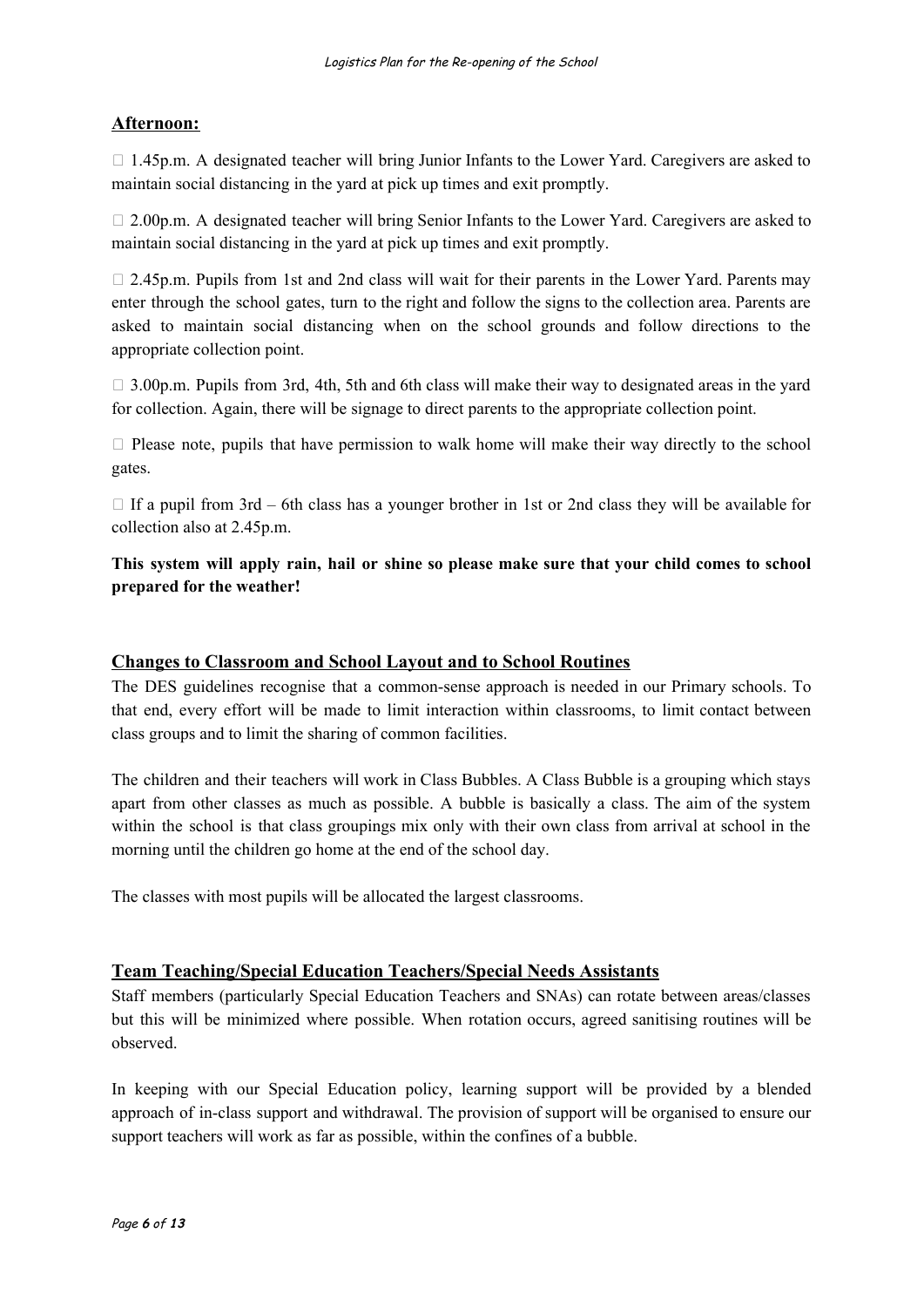Where a support teacher is working alongside a class teacher in a classroom, both teachers must be mindful of maintaining social distance from one another.

The tables and chairs in SET rooms will be wiped clean in between different pupils or small groups attending.

#### **Junior Infants to Second Class**

It is recognised that younger children are unlikely to maintain physical distancing indoors so there is no requirement for children from Junior Infants to Second Class to maintain a physical distance within their Class Bubble.

#### **Third Class to Sixth Class**

Children from Third Class to Sixth Class will be arranged in Pods within their Class Bubbles, with a maximum of 6 pupils per Pod. As far as possible, each Pod will be at least 1 metre distance from the next Pod. All unnecessary furniture will be removed from these classrooms to create as much space as possible.

#### **The Partitioned Room**

The Partitioned Room will be used as a classroom catering for  $5<sup>th</sup>$  class.

#### **Corridors**

Briefly passing someone in a hall is very unlikely to contribute significantly to the spread of infection if people do not have physical contact and avoid informal group discussions. We will keep to the left when in the corridors.

#### **Additional Measures to Limit Interactions**

Children will go straight to their classrooms from the yard and will not congregate in the corridors or hallways.

While we will all be delighted to see each other again, hand shaking and hugging will not be allowed.

#### **Doors and Windows**

Where practical, all internal doors will be left open to minimise hand contact with common surfaces.

To ensure that classrooms are well ventilated, windows will be kept open as often as possible, and will be opened while children are taking breaks in the playground.

Windows should be opened when children are singing as a group, or when they are playing musical instruments.

#### **Cloakrooms and Toilets**

Junior Infants will use the toilet block in St. Killian's Building. Senior Infants will use the toilet block next to their classroom. 1<sup>st</sup> class will use the toilet block next to their classroom.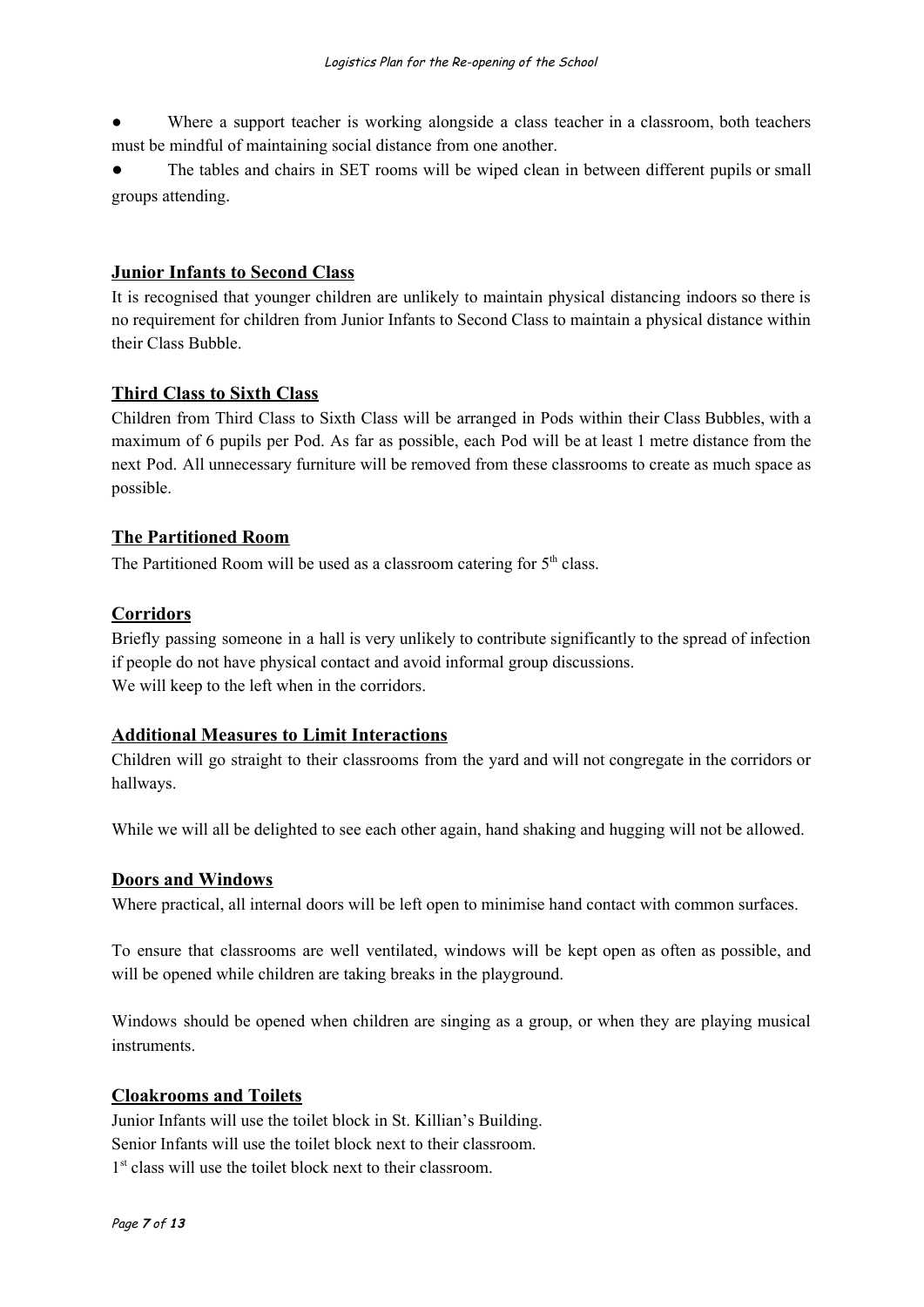2<sup>nd</sup> class will use the toilet block in their classroom.

 $3<sup>rd</sup>$  and  $4<sup>th</sup>$  class will use the toilet block inside the front door, adjacent to their classroom. These toilets/sinks will be colour coded so pupils from a particular bubble use the same sinks/toilets.

5<sup>th</sup> class will use the toilet outside their room, beside the staffroom.

6 th class will use the toilet block in their classroom.

#### **Lunches**

Parents / caregivers must make sure that children bring their lunches to school to avoid adults having to come to the school during the day. Parents / caregivers are asked to remind their children not to share their food or drinks with other children.

Children will eat their lunches at their desks, as per our usual practice.

#### **Books, Copies, Pencils, etc.**

Children should use their own books, pens, pencils, etc. and as far as possible should not share with other pupils. Pupils will leave their books/copies etc in school. There will be no homework for the month of September.

#### **Uniforms/Tracksuits**

There is no guidance or advice to say that school uniforms or tracksuits should be washed every day and this is probably not practical for most families.

As a school we strongly advise that children should wear their school uniforms or tracksuits **only for school related activities.** Uniforms or tracksuits should be taken off straight after the child arrives home from school for the day. They should not be worn in after-school facilities, shops, during after-school activities, etc.

We will follow our usual practice in relation to uniforms and tracksuits. Uniforms should be worn every day, except on P.E. days, or when otherwise requested by teachers.

#### **Office**

A contactless payment system has been set up to minimise the amount of cash that needs to be handled. Parents/Guardians are asked to co-operate in helping to keep school staff safe by arranging for contactless payments through the school office.

Parents should contact the school through Aladdin, email, Class Dojo or by phone.

Children should not be sent to the Secretary's Office or to the Reception area to deliver messages.

Staff members should not enter the Office area and should speak with the Secretary at the Reception area, through the glass panel.

#### **Photocopying**.

Any staff member who uses the photocopier should clean it down after use with the wipes provided.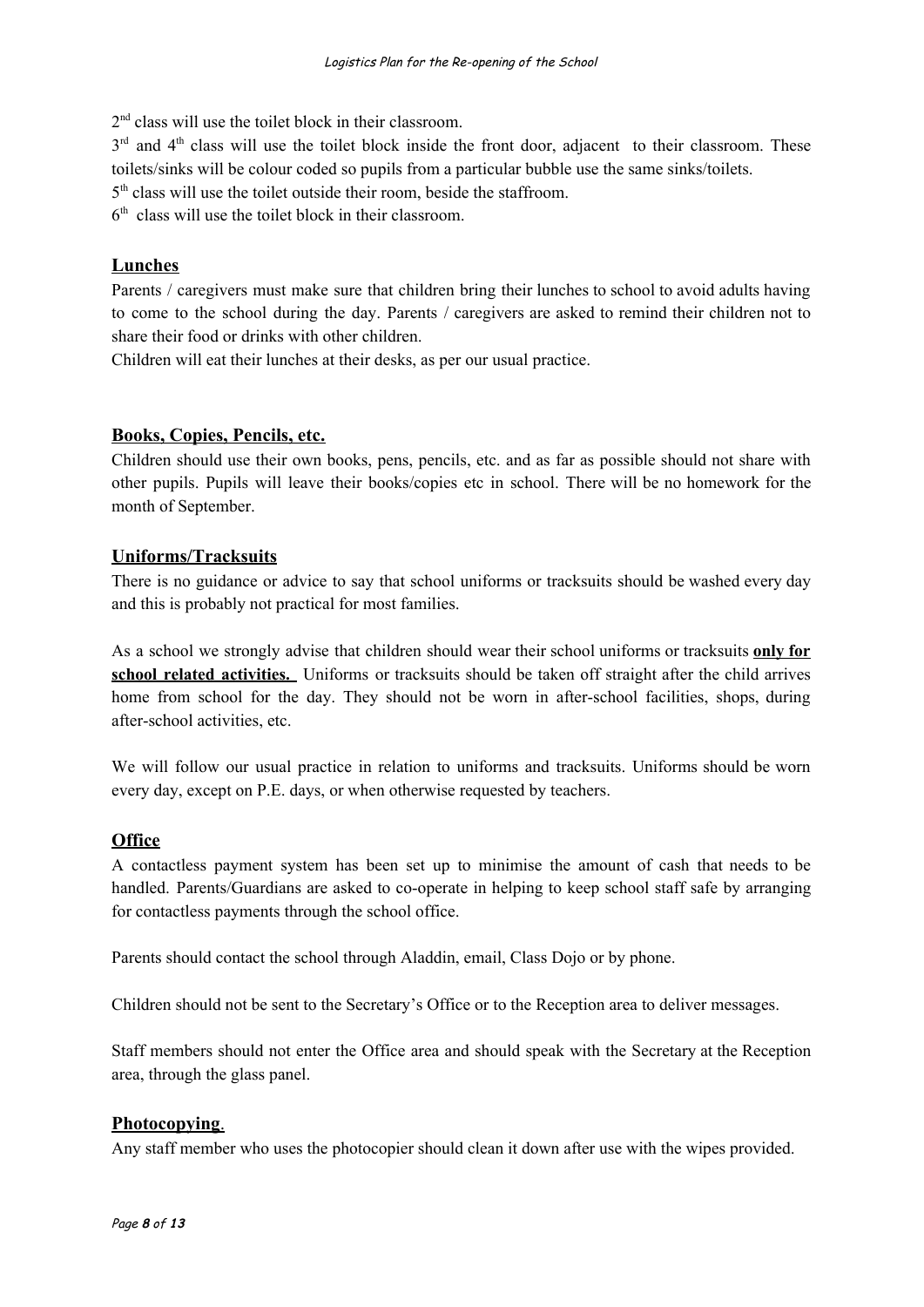# **ICTs**

A timetable will be drawn up for the use of common ICTs. Devices should be cleaned after use and before they are returned to the charging trolley.

#### **Visiting Teachers/Coaches**

The possibility of facilitating extra-curricular activities such as keyboard lessons, Coaching for games, Safe Cycling course, etc. will be explored. However, it is not recommended that children from different bubbles would participate in extra-curricular activities at the same time, for example, during music lessons.

#### **Substitute Teachers and SNAs**

A copy of the Covid-19 Response Plan will be provided to each substitute teacher/SNA. Substitutes will be required to complete a Return to the Workplace form before they enter a classroom and will be asked to confirm that they have engaged in the online Induction training.

#### **Physical Education and P.E. Equipment**

Physical Education lessons will take place outside when the weather allows. Staff members and pupils may take additional breaks outside during the school day. All classes are encouraged to participate in 'The Daily Mile'.

#### **Parent/ Teacher Meetings**

Parent/Teacher Meetings may take place via phone/ Zoom or be postponed. We will assess the situation closer to the time.

#### **Staffroom**

All staff members should maintain a physical distance of 2 metres when they are not engaged in teaching e.g. when they are using the staff room and arriving to work. If 2m cannot be maintained in staff groups, face coverings should be worn. Staff are encouraged to bring their own cup, cutlery etc; wash hands before and after using the staffroom; clean the area they sit at and wipe down anything they have touched e.g. kettle, microwave etc.

Staff meetings will be held remotely or in small groups or in large spaces to facilitate physical distancing.

Again, staff members should bring their own cups, bottles, cutlery, etc. to school and avoid sharing utensils in the staffroom as far as possible. School cups, crockery and cutlery, if used, will be washed in the dishwasher on a 60 degree cycle.

#### **Teaching and Learning**

As a staff, we are very aware that the children have been away from school since March  $12<sup>th</sup>$ . We appreciate the time and effort that went into Home Learning, and we recognise the challenges that Home Learning presented for all families.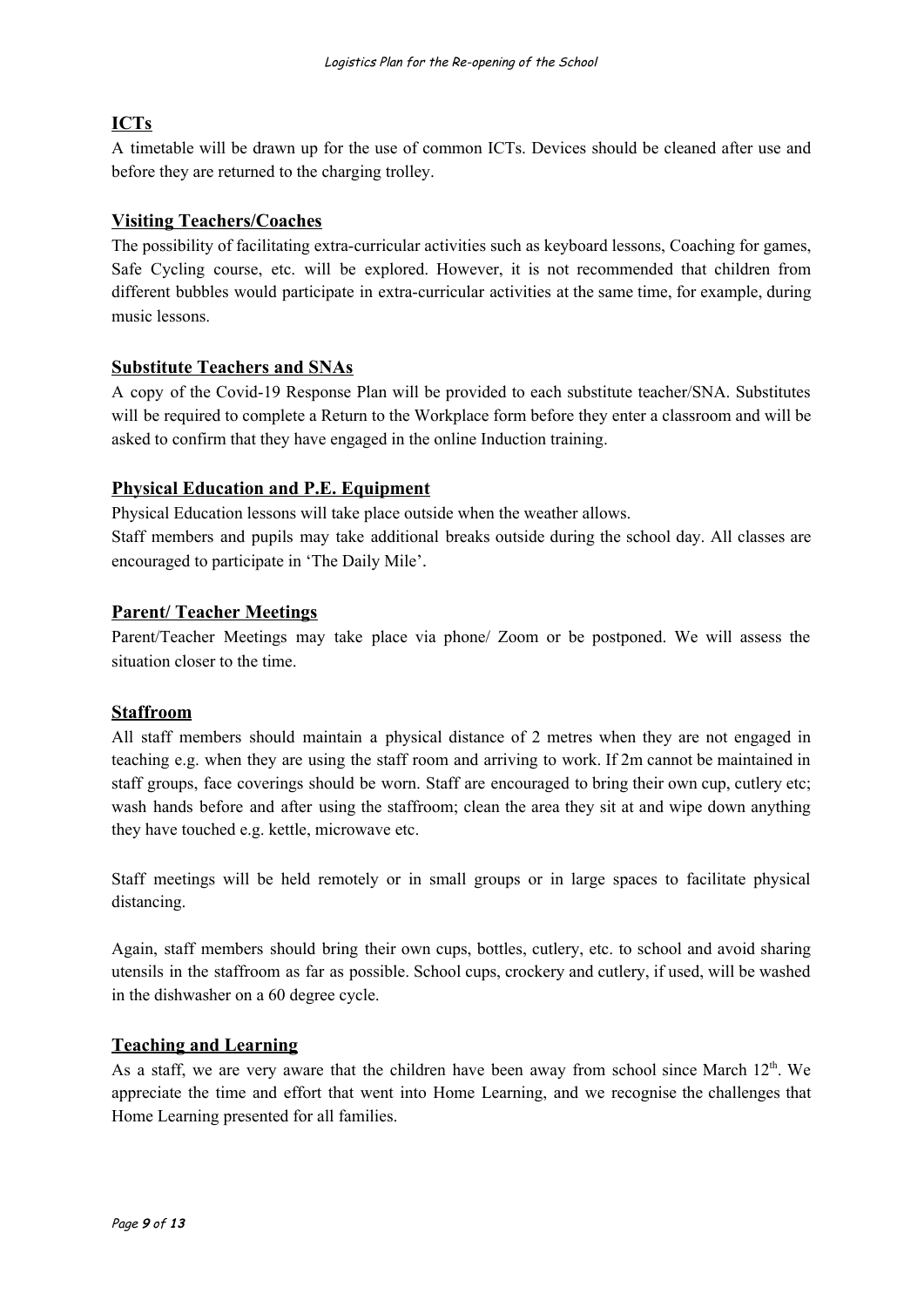Each child will be in a different place in relation to his/her learning, and we wish to assure you that staff will take that into consideration when planning for Teaching and Learning during the 2020/2021 school year.

The Department of Education and Skills has published Curriculum guidelines for us, and we ask you to trust our experience and professional expertise as we work with all the children during the return to school.

#### **Supporting the Learning of Children who Cannot Attend School**

If a child is not able to attend school for an extended period of time – on the advice of a medical professional, the class teacher (and/or the Special Education Teacher, where relevant) will provide work to support the child's learning at home and this will be shared with parents/guardians.

## **Wellbeing of the School Community**

We will work on the recommended five principles to support the wellbeing of all our pupils and staff. These are promoting:

- A sense of safety
- A sense of calm
- A sense of belonging and connectedness to school
- A sense of self-efficacy and school-community efficacy
- A sense of hope

Our usual practice is to provide support to pupils based on what is known as the Continuum of Support. This is a tiered system that provides Whole School and Classroom Support for all pupils, additional School Support for some pupils, and School Support plus extra targeted intervention for a few pupils with complex needs.

#### **The Use of Personal Protective Equipment (PPE)**

For a limited number of staff, PPE will need to be used occasionally or constantly due to the nature of certain work activities or work areas. This might include roles such as:

- Assisting with intimate care needs
- Where a suspected case of COVID-19 is identified while the school is in operation
- Where staff are particularly vulnerable to infection but are not on the list of those categorised as people in very high-risk groups or may be living with those who are in the very high-risk category.
- When staff members have to move between classrooms to support children with learning needs.

Appropriate PPE will be available for dealing with suspected COVID-19 cases, intimate care needs and for first aid. Where staff provide healthcare to children with medical needs in the school environment, they will apply standard precautions as per usual.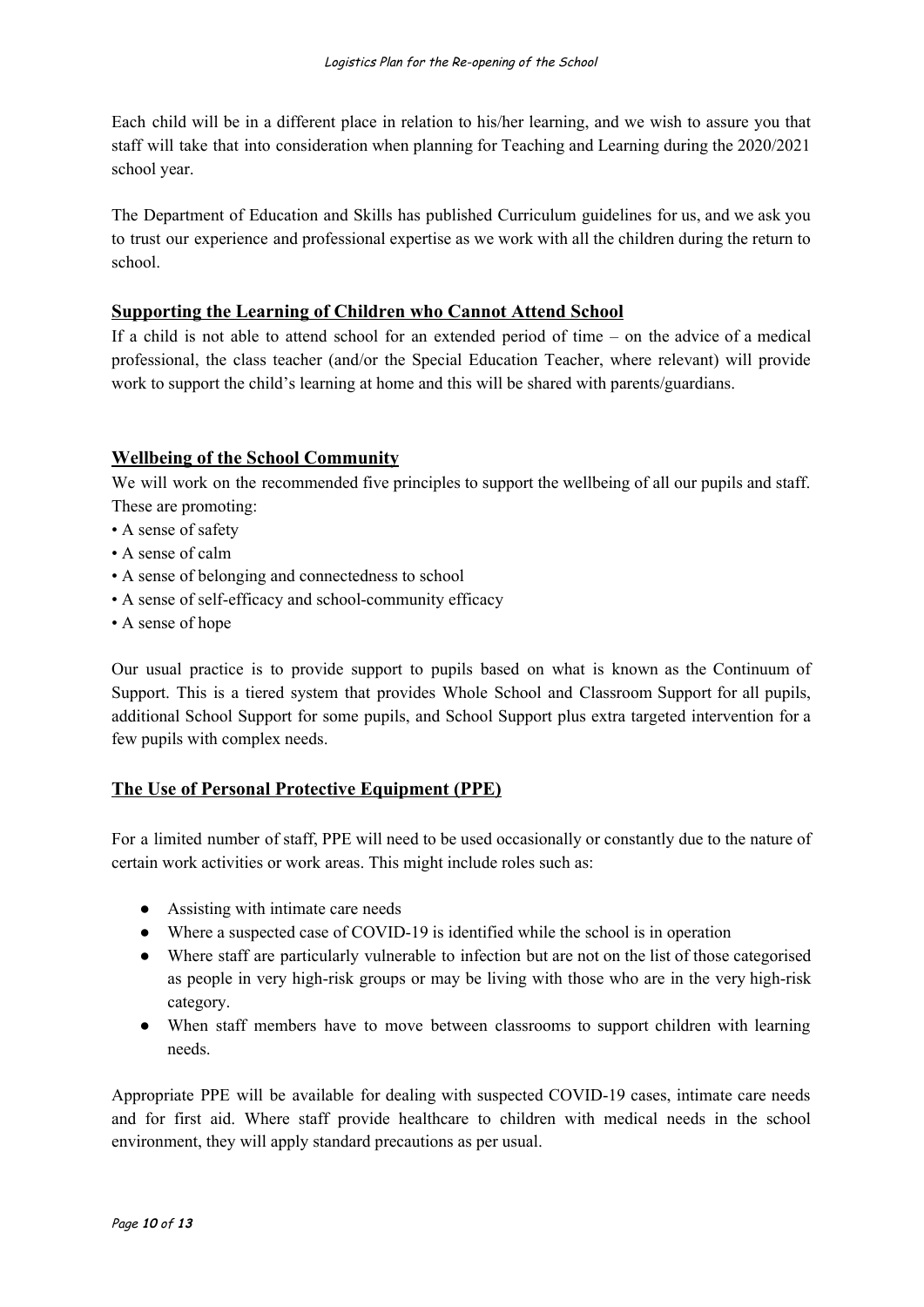# **Masks**

The children are not required to wear masks or face coverings. However, if a parent would like their child to wear the mask in school this is acceptable.

The guidelines do not recommend that staff wear masks or face coverings as these would hide facial expressions and make communication with the children more difficult. However where a distance of 2m cannot be maintained, staff should wear a face covering. Visors and masks will be provided to staff members. A face covering should also be worn in corridors and other communal areas where it may not be possible to maintain a distance of 2m from others.

## **Gloves**

There is no need for the children to wear disposable gloves. They are considered inappropriate under the guidelines.

Staff members do not need to wear disposable gloves unless they are looking after a pupil's intimate care needs or administering First Aid.

There will be an emphasis on hand hygiene rather than on the wearing of disposable gloves. **Hygiene and Cleaning**

Dispensers containing hand sanitiser have been installed throughout the school e.g. at each entrance, in each classroom.

Soap and water are available in all classrooms, and at each sink in the toilet blocks, the staff bathroom and staff room.

Hand hygiene will be promoted and encouraged, and parents/guardians are asked to support the school in reinforcing this message.

In accordance with the DES guidelines, the school will be thoroughly cleaned at least once per day. Particular attention will be focused on frequently touched surfaces - door handles, handrails, chairs/arm rests, communal eating areas, sink and toilet facilities.

All staff will have access to cleaning products and will be required to maintain cleanliness of their own work area. Under no circumstances should these cleaning materials be removed from the building. Staff should thoroughly clean and disinfect their work area before and after use each day.

Waste will be collected regularly from offices and other areas within the school.

Staff must use and clean their own equipment and utensils (cup, cutlery, plate etc.)

# **Illness and Dealing with a Suspected Case of COVID-19**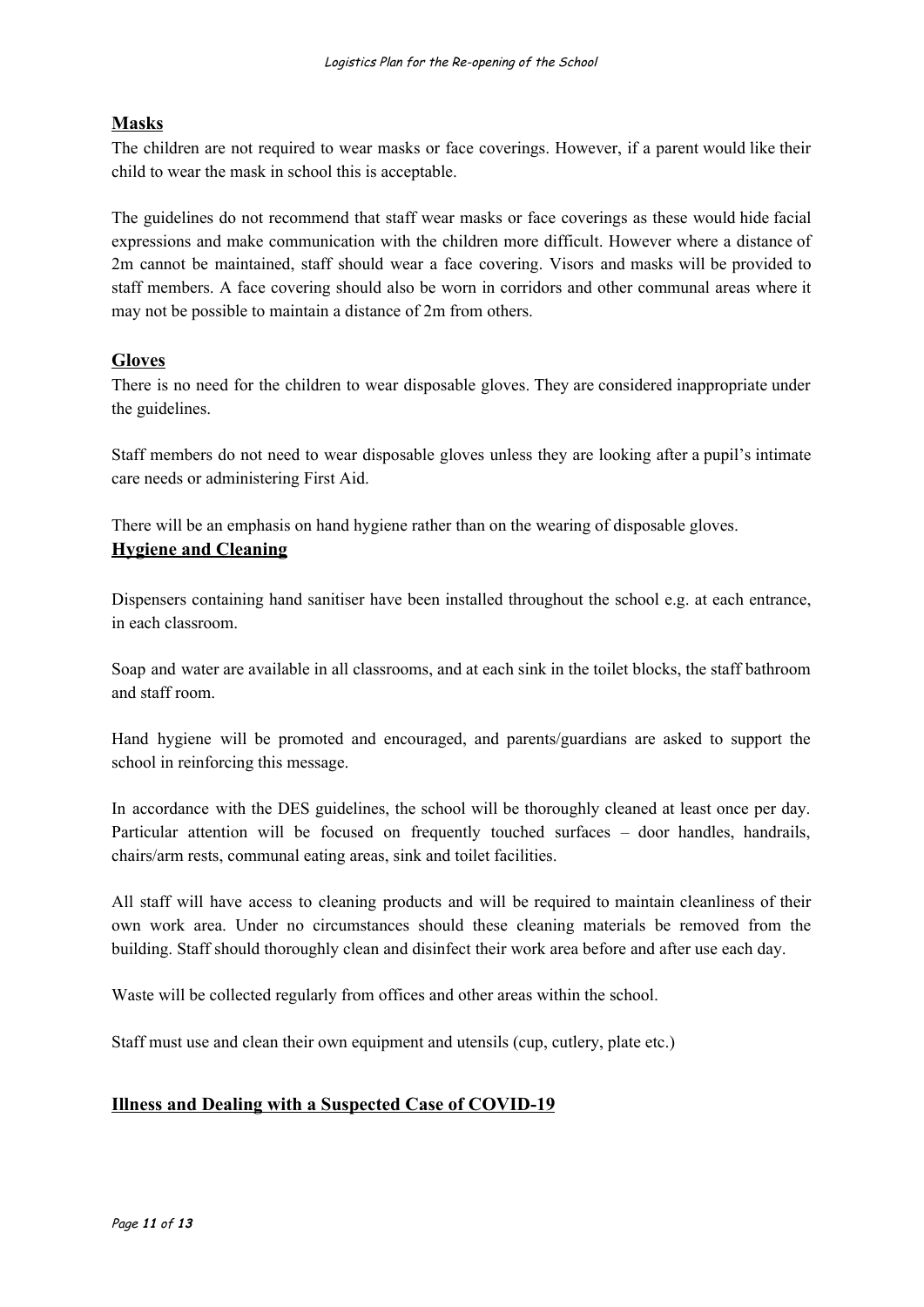We love to see all of our children at school every day. However, under the current circumstances, parents/guardians must keep children at home if they display any Covid-19 Symptoms. https://www2.hse.ie/conditions/coronavirus/symptoms.html

Staff must not attend school if they display any symptoms.

A designated isolation area has been created next to the office.

If a staff member/pupil displays symptoms of COVID-19 while at school, the following procedure will be implemented:

- 1. The pupil will be accompanied to the isolation area. A distance of 2 meters will be maintained. If this is not possible, the person accompanying the child must wear a face covering.
- 2. If a pupil has a suspected case, parents/guardians will be contacted immediately by telephone. To help us in this regard, parents /guardians are asked to make sure that their contact details are kept up to date at all times.
- 3. Staff members who are symptomatic should immediately inform the Principal/Deputy Principal and go to the isolation area.
- 4. A face covering will be provided to the staff member/child who is symptomatic.
- 5. The staff member or child who is symptomatic should avoid touching people, surfaces and objects.
- 6. If the staff member/child is well enough to go home, arrangements will be made for them to be transported home by a family member, as soon as possible.
- 7. Anyone who is symptomatic is advised to inform their general practitioner by phone of their symptoms. Public transport of any kind should not be used to travel home.
- 8. If the staff member/child is too unwell to go home or advice is required, the school will contact 999 or 112 and inform them that the sick person is a Covid-19 suspect.
- 9. The isolation area and work areas will be thoroughly cleaned in line with the guidelines.
- 10. The HSE will inform any staff/parents who have come into close contact with a diagnosed case via the contact tracing process. The HSE will contact all relevant persons where a diagnosis of COVID-19 is made. The instructions of the HSE should be followed and staff and pupil confidentiality will be maintained at all times.
- 11. It is important to remember than any of us can get sick or unwell, and if we do, we need understanding and support from those around us. It is essential that anyone who feels unwell makes that known to the Principal/Deputy Principal as soon as possible.